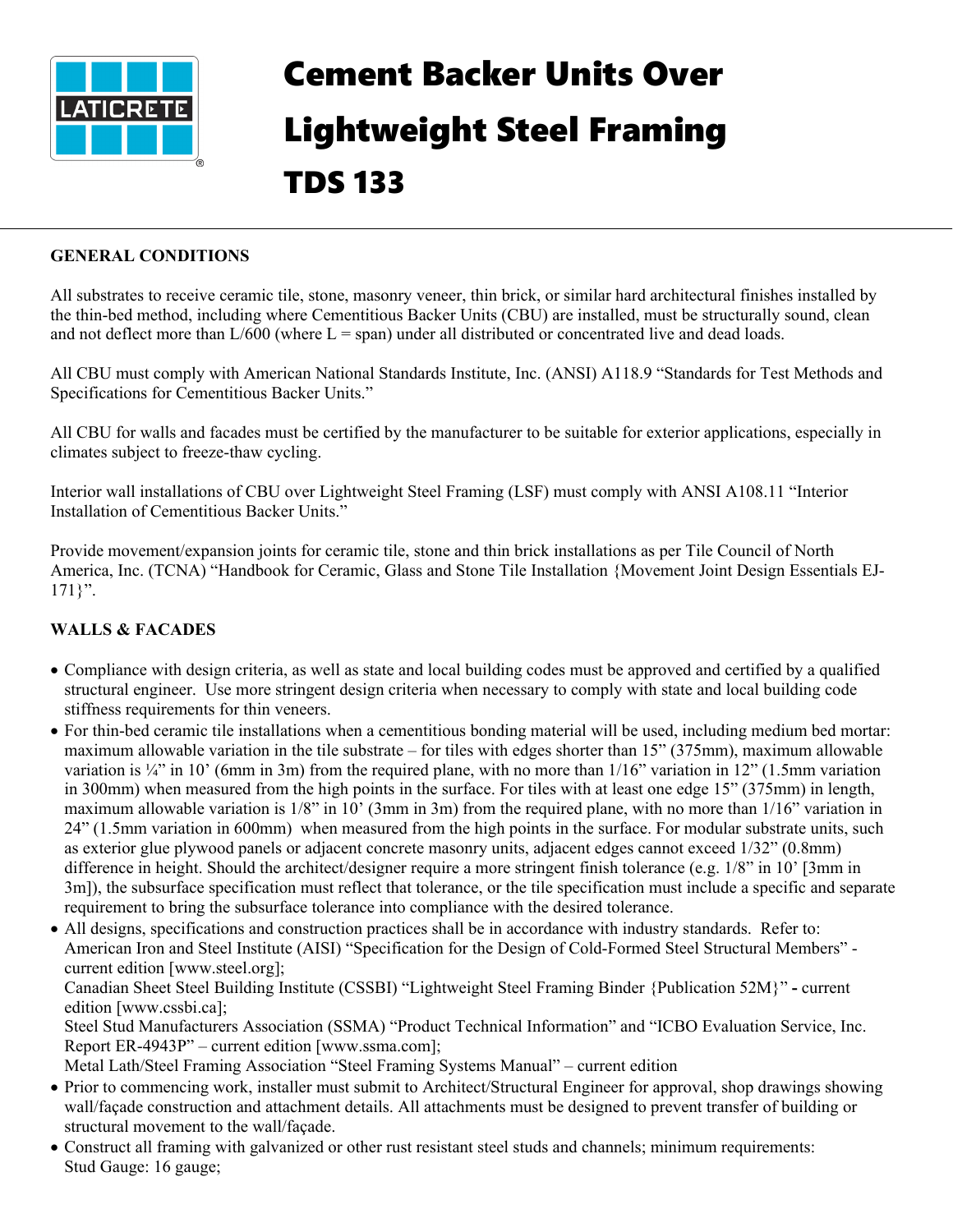Stud Material: steel conforming to ASTM A1011 "Standard Specification for Steel, Sheet and Strip, Hot-Rolled, Carbon, Structural, High-Strength Low-Alloy, High-Strength Low-Alloy with Improved Formability, and Ultra-High Strength current edition with the minimum yield point required per code;

Stud Spacing: not to exceed 16" (400mm) o.c.;

Stud Width: 6" (150mm);

Horizontal Bridging: Not to exceed 4' (1.2m) o.c.; 16 gauge CR channel typical *or as specified by structural engineer.*

- Studs shall be seated squarely in the channel tracks with the stud web and flange abutting the track web, plumbed or aligned, and securely attached to the flanges or web of both the upper and lower tracks by welding. Similarly connect horizontal bridging/purlins and anti-racking diagonal bracing *as determined by structural engineer***.** Grind welds smooth and paint with rust inhibiting paint. Finished frame and components must be properly aligned, square and true.
- Provide adequate support of framing elements during erection to prevent racking, twisting or bowing.
- Lay out the CBU installation so all board edges are supported by metal framing (studs vertically and purlins horizontally). Cut/fit CBU and add additional framing elements as required to support board edges. Stagger boards in courses to prevent continuous vertical joints and allow 1/8-3/16" (3-5mm) between sheets.
- Fasten the CBU with 7/8" (22mm) minimum length, non-rusting, self-imbedding screws for metal studs (BUILDEX<sup>®</sup> Catalog item 10-24 17/16 Wafer T3Z or equivalent). Fasten the boards every 6" (150mm) at the edges and every 8"(200mm) in the field. Stagger placement of screws at seams. Place screws no less than 3/8" (9mm), and no more than 1" (25 mm), from board edges.
- Tape all the board joints with the alkali resistant 2" (50mm) wide reinforcing mesh provided by the CBU manufacturer embedded in a LATICRETE® latex portland cement mortar used to install the ceramic tile, stone or thin brick (see below).
- To prevent water leakage through the wall or facade, apply a LATICRETE Waterproofing Membrane over the CBU before installing ceramic tile, stone or thin brick (refer to Data Sheets 236.0, 36642, 649.0, 105.0 for additional information).
- Install ceramic tile, stone or thin brick on *interior or exterior* applications with:

MULTIMAX LITE; 254 Platinum; 254R Platinum Rapid; 257 TITANIUM™; TRI-LITE™; TRI-LITE™ Rapid; LHT™ PLUS 4-XLT\*; 4-XLT Rapid\*; MVIS™ Hi-Bond Veneer Mortar; MVIS Veneer Mortar\*; MVIS Thin Brick Mortar\*; 253 Gold\*; 253R Gold Rapid\*; LATICRETE® SELECT-BOND; LATICRETE SELECT-BOND with High Performance (A118.15) Kit LATICRETE SELECT-BOND with Rapid Kit LATICRETE SELECT-BOND with Non-Sag Kit 3701 Mortar Admix plus 272 Mortar; 3701 Mortar Admix plus 317 Mortar; 333 Flexible Additive plus 272 Mortar\*; 333 Flexible Additive plus 317 Mortar\*;

\* Residential and light commercial applications that are not continuously submerged;

- For *interior* applications, the following may also be used: LATAPOXY<sup>®</sup> 300 Adhesive; LATAPOXY BIOGREEN™ 300 Adhesive; 252 Silver
- Apply the mortars recommended above in the following manner: